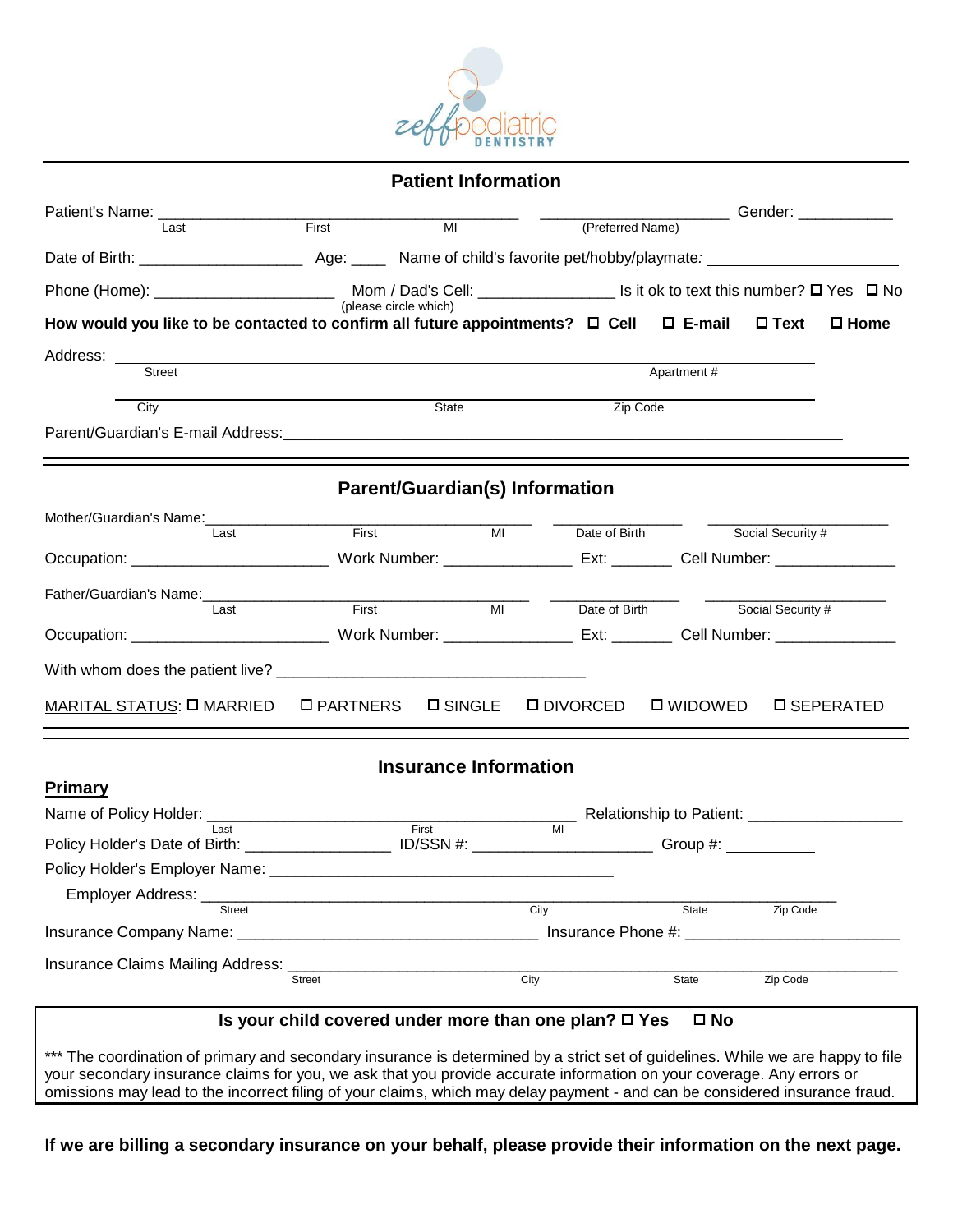### **Secondary (Primary and Secondary Insurances are determined by the parent's month of birth)**

|                                                   |                    |      | Relationship to Patient: ____________ |              |          |
|---------------------------------------------------|--------------------|------|---------------------------------------|--------------|----------|
| Last<br>Policy Holder's Date of Birth: __________ | First<br>ID/SSN #: | MI   |                                       |              |          |
| Policy Holder's Employer Name: _________          |                    |      |                                       |              |          |
| Employer Address:<br><b>Street</b>                |                    | City | State                                 | Zip Code     |          |
|                                                   |                    |      | Insurance Phone #:                    |              |          |
| Insurance Claims Mailing Address:                 | <b>Street</b>      | City |                                       | <b>State</b> | Zip Code |

*I hereby authorize payment to the above named dentist of the group dental benefits, otherwise payable to me, but not to exceed the charges shown on the claim. I understand that I am financially responsible for any charges not covered by my insurance or by this authorization.*

| Signature<br>Date<br><b>Relationship to Patient</b> |
|-----------------------------------------------------|
|-----------------------------------------------------|

# **Office and Financial Policies**

Our primary goal and responsibility is to help our patients obtain good dental health and make you and your child's visit to our office a very positive experience. So that we can focus our time and energy on your child, we have prepared this letter to inform you of our office and financial policies.

#### APPOINTMENTS:

When you make an appointment with us, we consider your time as "confirmed" or reserved. As a courtesy, we will be happy to call you prior to your child's visit to see if you have any questions regarding your appointment. Should a scheduling conflict arise, please notify our office **at least 2 business days prior to your scheduled appointment** so that we may reschedule you properly as well as serve our other patients. Because late cancellations may prevent us from being able to appoint another patient during your time, you may be charged an administrative **fee of \$35**. This fee will not be billed to your insurance company.

## FINANCIAL POLICY:

**Payment is DUE IN FULL at the time of service**. If you have insurance, you will be expected to make an estimated payment for that portion not covered by your insurance plan. We are sensitive to the fact that families have different needs in fulfilling their financial obligation, therefore, in addition to cash and check, we accept Visa/Mastercard and CareCredit. If special arrangements are needed, please talk to our office *prior* to receiving service.

#### DENTAL INSURANCE:

As a courtesy to our patients who have dental insurance, we are happy to submit the necessary forms. Because insurance policies can vary greatly, **we can only estimate your coverage in good faith**, but cannot guarantee coverage; due to the complexities of insurance contracts. We recommend you contact your insurance company directly to verify your coverage for services. **Your estimated patient portion must be paid at the time of service.**

It is important to remember that the policy is a contract between you and your insurance company. We will fully attempt to help you receive full insurance benefits; however, you are responsible for your account. If your insurance policy does not pay within 60 days, **you are responsible for the entire balance, paid-in-full.** Please keep us informed of any insurance changes, such as policy name, insurance company address, or a change of employment.

We sincerely thank you for your support and belief in our office. If you have any questions, our courteous staff is always available to answer them.

*I have read the above, and I understand and agree to this financial policy.*

\_\_\_\_\_\_\_\_\_\_\_\_\_\_\_\_\_\_\_\_\_\_\_\_\_\_\_\_\_\_\_\_\_\_\_\_\_\_ \_\_\_\_\_\_\_\_\_\_\_\_\_\_\_\_\_\_\_\_

Name of Patient

Signature of Responsible Party **Relationship to Patient** Date

\_\_\_\_\_\_\_\_\_\_\_\_\_\_\_\_\_\_\_\_\_\_\_\_\_\_\_\_\_\_\_\_\_\_\_\_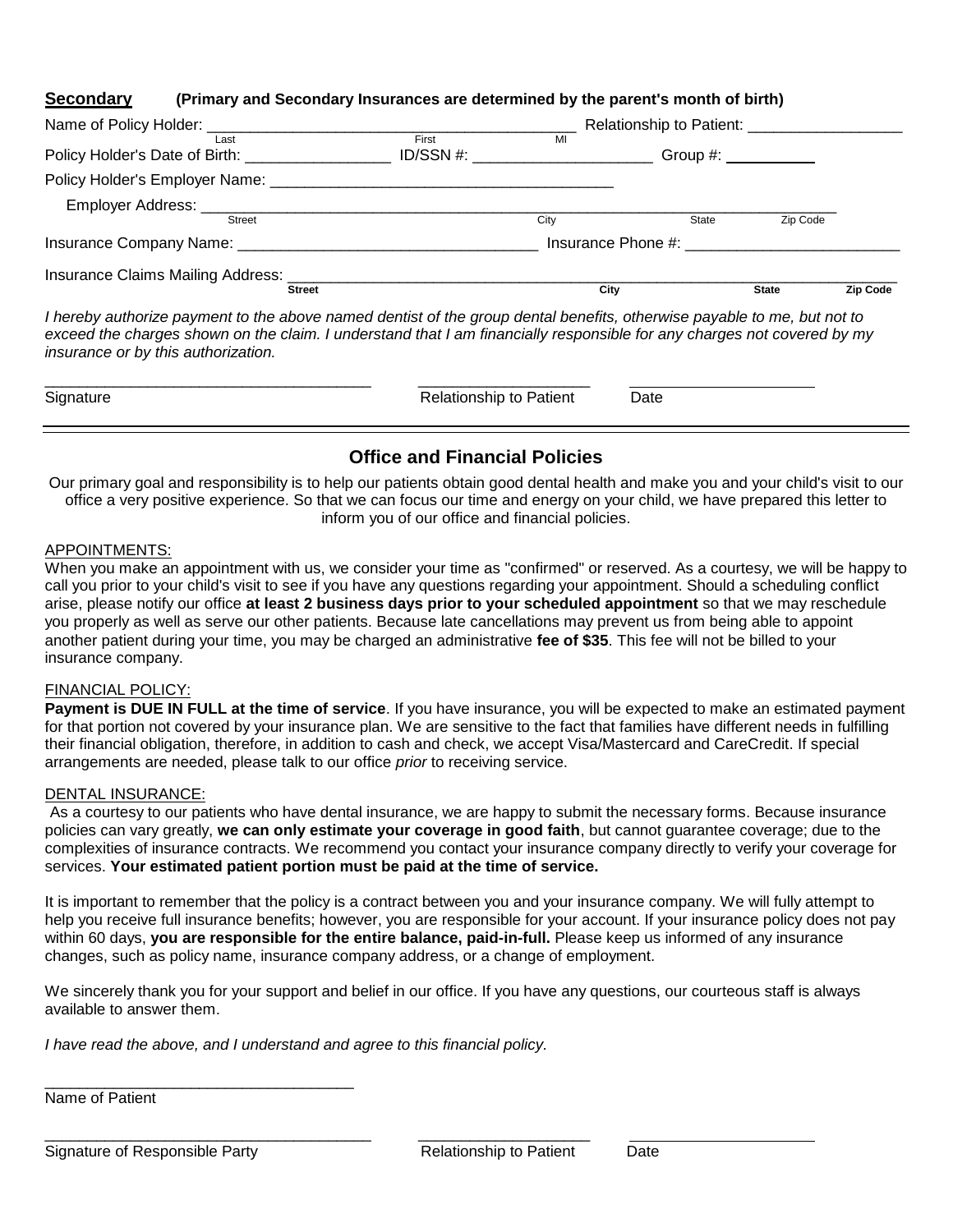|                                                                                                                                                                                                                                                                                          |                                                                                                                                                                                                                                                                                                                                                                                                                                                                                                                                                       | <b>Patient's Health History</b>                                                                                                                                                                                                                                                                 |                                                                                                                                                                                                                                                                                                                             |  |  |  |  |  |  |
|------------------------------------------------------------------------------------------------------------------------------------------------------------------------------------------------------------------------------------------------------------------------------------------|-------------------------------------------------------------------------------------------------------------------------------------------------------------------------------------------------------------------------------------------------------------------------------------------------------------------------------------------------------------------------------------------------------------------------------------------------------------------------------------------------------------------------------------------------------|-------------------------------------------------------------------------------------------------------------------------------------------------------------------------------------------------------------------------------------------------------------------------------------------------|-----------------------------------------------------------------------------------------------------------------------------------------------------------------------------------------------------------------------------------------------------------------------------------------------------------------------------|--|--|--|--|--|--|
|                                                                                                                                                                                                                                                                                          |                                                                                                                                                                                                                                                                                                                                                                                                                                                                                                                                                       |                                                                                                                                                                                                                                                                                                 |                                                                                                                                                                                                                                                                                                                             |  |  |  |  |  |  |
|                                                                                                                                                                                                                                                                                          |                                                                                                                                                                                                                                                                                                                                                                                                                                                                                                                                                       |                                                                                                                                                                                                                                                                                                 |                                                                                                                                                                                                                                                                                                                             |  |  |  |  |  |  |
| $\square$ AIDS/HIV<br>□ Allergies __________<br>□ Allergy to Codeine<br>□ Allergy to Penicillin<br>$\square$ Allergy to LATEX<br>□ Allergy to Dairy Products<br>□ Allergy to Nuts _________<br>□ Anemia<br>$\square$ Asthma<br>□ Attention Deficit Disorder<br>(ADD)<br>$\square$ Autism | Has your child ever had any of the following? Please check those that apply:<br>$\square$ Brain Injury<br><b>D</b> Cancer _____________<br>□ Cerebral Palsy<br>$\Box$ Cleft Lip / Palate<br>□ Convulsions / Seizures<br>$\square$ Diabetes<br>$\square$ Dizziness<br>$\Box$ Emotional Disturbance<br>$\Box$ Epilepsy<br>$\square$ Eye Problems<br>□ Excessive Bleeding<br>$\Box$ Fainting<br>O MY CHILD IS IN GOOD HEALTH AND NONE OF THE ABOVE APPLY.<br>• Has your child ever been hospitalized? $\square$ Yes $\square$ No If yes, please explain: | $\square$ Hearing Loss<br>□ Heart Disease<br>$\Box$ Heart Murmur<br>$\square$ Hemophilia<br>$\Box$ Hepatitis (Type____)<br>$\Box$ Hyperactivity<br>$\square$ Jaundice<br>$\square$ Leukemia<br>□ Mental Retardation<br>□ Nervous Disorders<br>□ Nutritional Deficiency<br>□ Orthopedic Problems | □ Radiation Treatment<br>□ Rheumatic Fever<br>□ Sickle Cell Anemia<br>□ Spina Bifida<br>$\square$ Syndrome $\_\_\_\_\_\_\_\_\_\$<br>$\square$ Tuberculosis<br>OTHER:<br>$\begin{tabular}{ c c c } \hline \quad \quad & \quad \quad & \quad \quad \\ \hline \quad \quad & \quad \quad & \quad \quad \\ \hline \end{tabular}$ |  |  |  |  |  |  |
|                                                                                                                                                                                                                                                                                          | $\square$ No                                                                                                                                                                                                                                                                                                                                                                                                                                                                                                                                          |                                                                                                                                                                                                                                                                                                 |                                                                                                                                                                                                                                                                                                                             |  |  |  |  |  |  |
| • Is your child up to date with immunizations? $\Box$ Yes<br>• Is your child allergic to any medications? $\Box$ Yes<br>$\square$ No                                                                                                                                                     |                                                                                                                                                                                                                                                                                                                                                                                                                                                                                                                                                       |                                                                                                                                                                                                                                                                                                 |                                                                                                                                                                                                                                                                                                                             |  |  |  |  |  |  |
| • Is your child allergic to latex?                                                                                                                                                                                                                                                       | $\square$ Yes<br>$\square$ No                                                                                                                                                                                                                                                                                                                                                                                                                                                                                                                         |                                                                                                                                                                                                                                                                                                 |                                                                                                                                                                                                                                                                                                                             |  |  |  |  |  |  |
|                                                                                                                                                                                                                                                                                          |                                                                                                                                                                                                                                                                                                                                                                                                                                                                                                                                                       |                                                                                                                                                                                                                                                                                                 |                                                                                                                                                                                                                                                                                                                             |  |  |  |  |  |  |
|                                                                                                                                                                                                                                                                                          | • Have you ever been told that your child needs premedication for a heart condition before dental treatment?<br>information ever changes, I will inform the doctor at the next appointment without fail.                                                                                                                                                                                                                                                                                                                                              | $\Box$ Yes $\Box$ No If yes, please explain:                                                                                                                                                                                                                                                    | To the best of my knowledge, all of the preceding answers and information provided are true and correct. If my child's health                                                                                                                                                                                               |  |  |  |  |  |  |
| Signature                                                                                                                                                                                                                                                                                |                                                                                                                                                                                                                                                                                                                                                                                                                                                                                                                                                       | Relationship to Patient<br>Date:                                                                                                                                                                                                                                                                |                                                                                                                                                                                                                                                                                                                             |  |  |  |  |  |  |
|                                                                                                                                                                                                                                                                                          |                                                                                                                                                                                                                                                                                                                                                                                                                                                                                                                                                       |                                                                                                                                                                                                                                                                                                 |                                                                                                                                                                                                                                                                                                                             |  |  |  |  |  |  |
|                                                                                                                                                                                                                                                                                          |                                                                                                                                                                                                                                                                                                                                                                                                                                                                                                                                                       | <b>Dental History</b>                                                                                                                                                                                                                                                                           |                                                                                                                                                                                                                                                                                                                             |  |  |  |  |  |  |
| <b>REASON FOR TODAY'S VISIT: __________________</b>                                                                                                                                                                                                                                      |                                                                                                                                                                                                                                                                                                                                                                                                                                                                                                                                                       |                                                                                                                                                                                                                                                                                                 |                                                                                                                                                                                                                                                                                                                             |  |  |  |  |  |  |
| Is this your child's first visit to the dentist? $\square$ YES                                                                                                                                                                                                                           |                                                                                                                                                                                                                                                                                                                                                                                                                                                                                                                                                       | $\square$ NO<br>If no, then what was your child's:                                                                                                                                                                                                                                              |                                                                                                                                                                                                                                                                                                                             |  |  |  |  |  |  |
| Date of Last Dental Visit: ____________________                                                                                                                                                                                                                                          |                                                                                                                                                                                                                                                                                                                                                                                                                                                                                                                                                       |                                                                                                                                                                                                                                                                                                 |                                                                                                                                                                                                                                                                                                                             |  |  |  |  |  |  |
|                                                                                                                                                                                                                                                                                          | In order for us to better serve your child, please answer the following questions:                                                                                                                                                                                                                                                                                                                                                                                                                                                                    |                                                                                                                                                                                                                                                                                                 |                                                                                                                                                                                                                                                                                                                             |  |  |  |  |  |  |
| 1.                                                                                                                                                                                                                                                                                       |                                                                                                                                                                                                                                                                                                                                                                                                                                                                                                                                                       | $\square$ Yes                                                                                                                                                                                                                                                                                   | $\square$ No                                                                                                                                                                                                                                                                                                                |  |  |  |  |  |  |
| 2.                                                                                                                                                                                                                                                                                       | Does/did your child take a bottle to bed at night?<br>Does your child use fluoride (other than toothpaste) at home?                                                                                                                                                                                                                                                                                                                                                                                                                                   | $\square$ Yes                                                                                                                                                                                                                                                                                   | Age Discontinued: ______<br>$\square$ No                                                                                                                                                                                                                                                                                    |  |  |  |  |  |  |
|                                                                                                                                                                                                                                                                                          |                                                                                                                                                                                                                                                                                                                                                                                                                                                                                                                                                       |                                                                                                                                                                                                                                                                                                 |                                                                                                                                                                                                                                                                                                                             |  |  |  |  |  |  |
| 3.                                                                                                                                                                                                                                                                                       | Does your child suck his thumb/finger/pacifier?                                                                                                                                                                                                                                                                                                                                                                                                                                                                                                       | $\square$ Yes                                                                                                                                                                                                                                                                                   | $\square$ No                                                                                                                                                                                                                                                                                                                |  |  |  |  |  |  |
| Does your child have a toothache?<br>4.                                                                                                                                                                                                                                                  | *(please circle all above that apply)                                                                                                                                                                                                                                                                                                                                                                                                                                                                                                                 | $\square$ Yes                                                                                                                                                                                                                                                                                   | $\square$ No                                                                                                                                                                                                                                                                                                                |  |  |  |  |  |  |